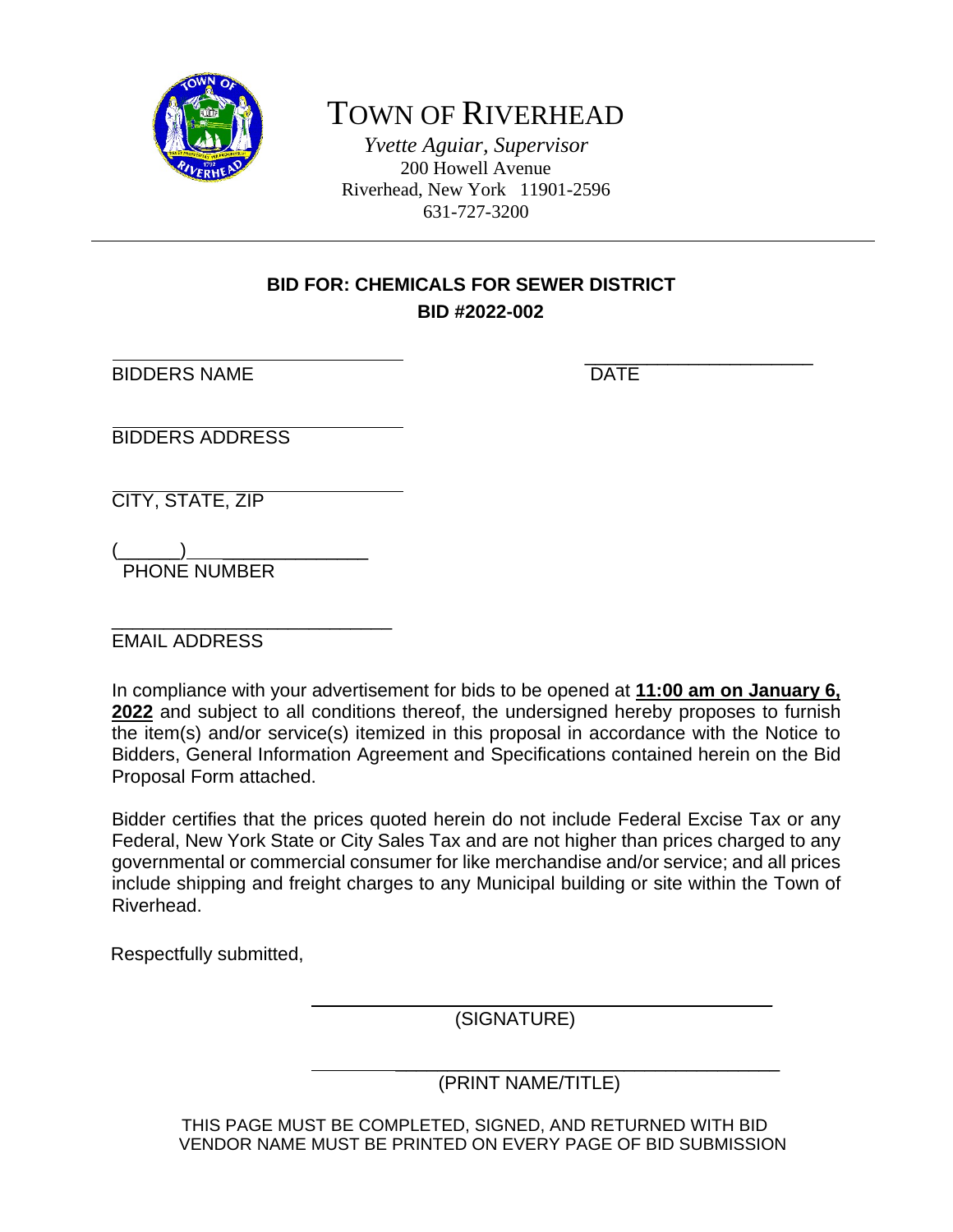**TOWN OF RIVERHEAD** 

## **NOTICE TO BIDDERS**

Sealed bids for **CHEMICALS FOR RIVERHEAD SEWER DISTRICT**, for use by the Town of Riverhead Sewer District, will be received by the Town Clerk of the Town of Riverhead at Town Hall, 200 Howell Avenue, Riverhead, New York, 11901, until **11:00 a.m.** on **January 6, 2022**, at which time all bids received shall be opened and read aloud.

Bid Specifications and/or Plans may be obtained by visiting the Town of Riverhead website at **www.townofriverheadny.gov on or after December 30, 2021**. Click on "Bid Requests" and follow the instructions to register.

## **BY ORDER OF THE TOWN BOARD OF THE TOWN OF RIVERHEAD**

 **DIANE M. WILHELM, TOWN CLERK**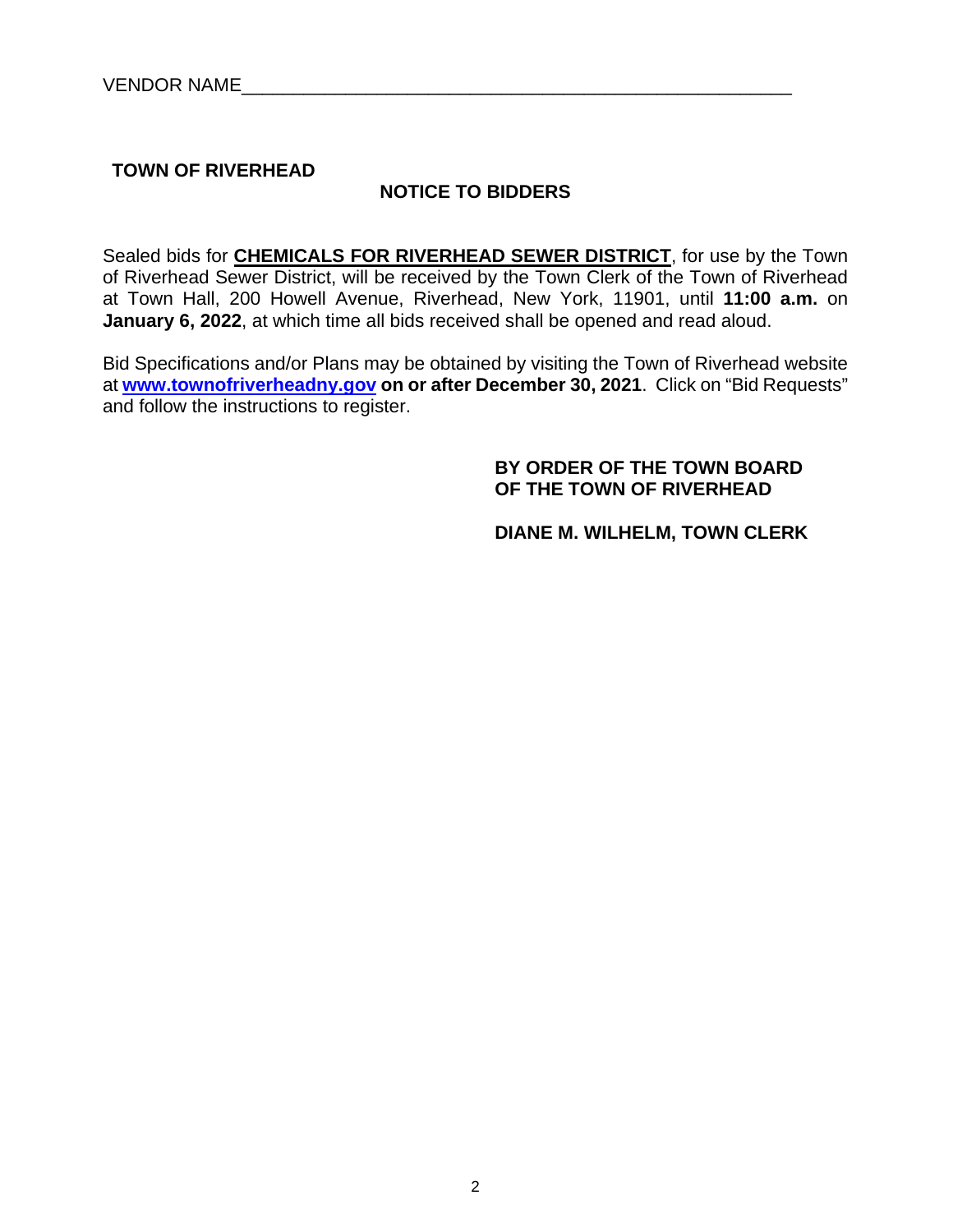## **TOWN OF RIVERHEAD BID SPECIFICATION**

#### **CHEMICALS FOR SEWER DISTRICT**

#### **I. GENERAL BID SPECIFICATIONS**

#### **1. General Instructions**

Bidders shall be responsible to carefully examine the bid specifications. These specifications require the doing of all things necessary or proper for, or incidental to the furnishing and delivery of said chemicals. All things not expressly mentioned in these specifications, but involved in carrying out their intent are required by these bid specifications; and the vendor shall perform the same as though they were specifically mentioned, described and delineated. Read all documents contained in the bid specifications.

Bidders are responsible for submitting their bids to the appropriate location at or prior to the time indicated in the specifications. **No bids will be accepted after the designated time or date indicated in the bid specifications.** It is suggested that registered mail be used to submit bids. Delay in mail delivery is not an exception to the receipt of a bid.

A copy of the official bid documents may be obtained at the Town's website: www.townofriverheadnv.gov. In addition to obtaining the official bid documents, any and all addendum pertaining to a particular bid or RFP are posted on the Town website referenced above-log and scroll to bid for **CHEMICALS FOR SEWER DISTRICT**. It is incumbent upon all potential bidders to view all posted addenda prior to the bid close date.

Any questions or clarification to the bid specifications or technical specifications must be submitted in writing to Teresa Baldinucci, Purchasing Agent at 200 Howell Ave., Riverhead, NY 11901 or by email to: baldinucci@townofriverheadny.gov prior to the bid opening, **unless otherwise stated\*.** Such questions must be in the possession of the Purchasing Agent at least 72 hours prior to the bid opening, **unless otherwise stated\*. Verbal questions will not be entertained.** 

**Bidders must submit one original copy of their bids.** The original must be sealed and clearly marked **"CHEMICALS FOR SEWER DISTRICT".** All bids shall be made out on the proposal forms attached hereto and all the attached certificates must be completed and signed in compliance with the provisions of Section 103-d of the New York State General Municipal Law. All bids must be filled out in ink, or be typewritten. Bids submitted in pencil will be rejected as unresponsive. Bids which have been corrected by white out or cross out, and have not been initialed and/or dated will be rejected as unresponsive. Bid Responses may be rejected if they show any omission, irregularity, alteration of form, addition, condition, unresponsiveness, or unbalance.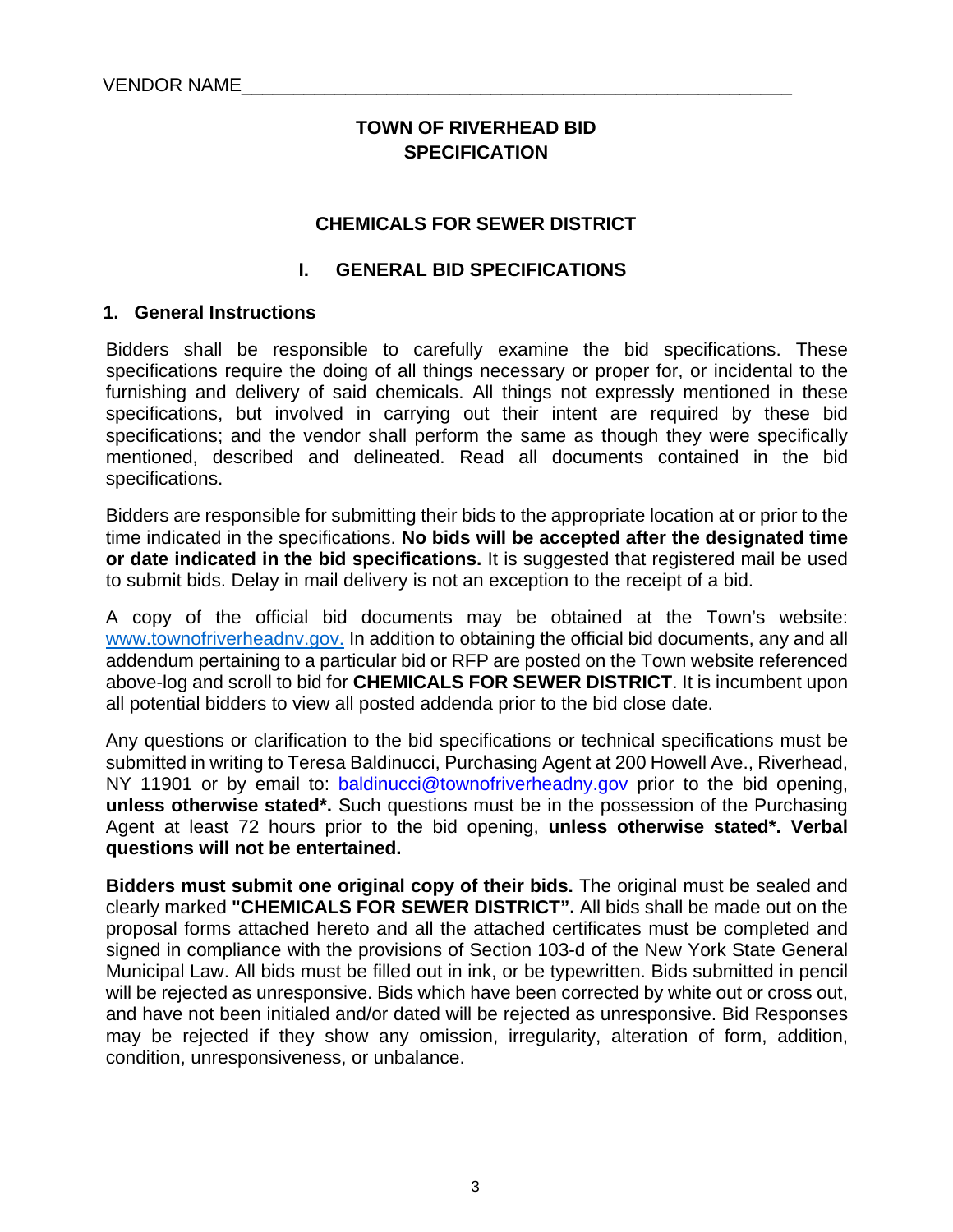Samples may be requested by the Town for the purpose of product evaluation. It is understood that samples will be provided at **no** charge to the Town and will be returned, when requested, within 30 days after the evaluation is completed, at the expense of the vendor. All samples left longer than 30 days after the evaluation period will be discarded.

The Purchasing Agent, and/or his/her designee, shall be the only one authorized to make changes or alterations to anything contained in these specifications. As stated above, any changes shall be posted as an addendum on the following website: www.townofriverheadny.gov. The Purchasing Agent reserves the right to reject all bids, parts of all bids, or all bids for any one or more items or contractual services included in the proposed contract, when such rejection is in the best interest of the Town. The contract will be awarded to the RESPONSIBLE BIDDER offering the best price, availability to supply good/parts within the requested time frames, and location/proximity to the Town's Sewer District (Sewer District is located at River Avenue \*just off Riverside Drive, Riverhead, NY). A responsible bidder is a manufacturer, producer, dealer, vendor, or bona fide manufacturer's agent who has demonstrated judgment and integrity, is of good reputation, experienced in his work, whose record of past performance in the trade is established as satisfactory, and whose financial status is such to provide no risk to the Town of Riverhead in its contractual relations.

No bidder may withdraw a bid within forty-five (45) days after the actual date of the bid opening. Any bidder who does not honor their bid within the forty-five (45) days may be barred from bidding in any jurisdiction in New York State.

Any bidder, contractor, or manufacturer who, in the course of his work, uses or supplies products which may be toxic or harmful, shall provide an MSDS to the Town of Riverhead Purchasing Department prior to the use of those products by the Town or the contractor.

Bidders who are required to adhere to the prevailing wage schedule shall obtain and maintain a current schedule from the New York State Department of Labor for the entire term of the contract. The Town may audit adherence to this schedule at any time during or after the contract period.

By submission of this bid, each bidder and each person signing on behalf of any bidder certifies, and in the case of a joint bid each party thereto certifies as to its own organization, under penalty of perjury, that to the best of its knowledge and belief that each bidder is not on the list created pursuant to paragraph (b) of subdivision 3 of section 165-a of the state finance law.

## **2. Bid Costs and Expenses**

 The Town of Riverhead will not pay any costs incurred by any CONTRACTOR associated with any aspect of responding to the request for bids, including bid preparation, printing or delivery, or negotiation process.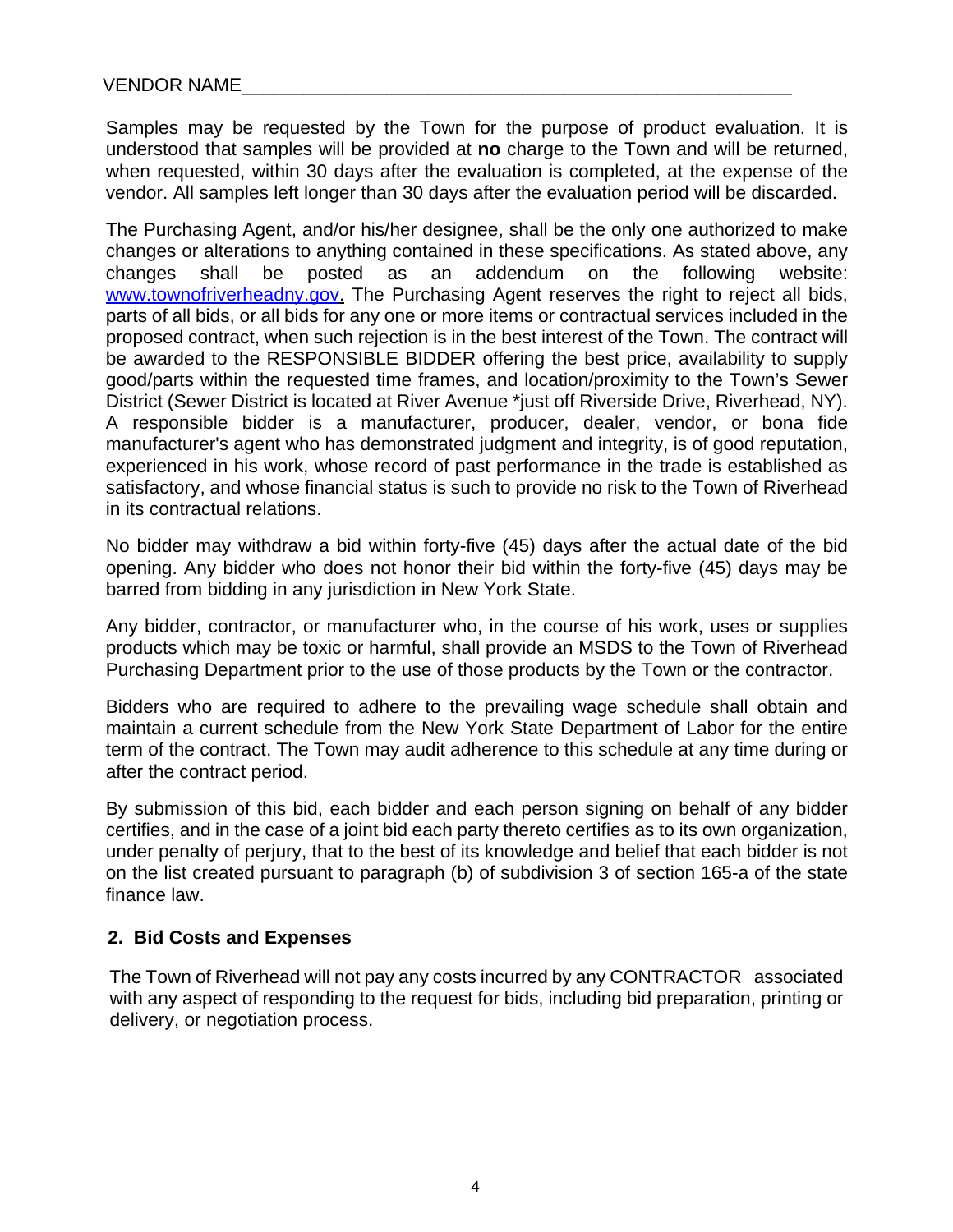## **3. Bid Expiration Date**

Prices quoted in the bid shall remain fixed and binding on the Bidder for at least one (1) year from the date of the signed contract. The Town of Riverhead reserves the right to ask for an extension of time if needed.

## **4. Non-Conforming Bids**

Non-conforming Bids will not be considered. Non-conforming bids are defined as those that do not meet the requirements of the bid specification. The determination of whether a bid requirement is substantive or a mere formality shall reside solely within the Town of Riverhead.

## **5. Sub-Contracting**

The CONTRACTOR selected shall be solely responsible for contractual performance and CONTRACTOR assumes all responsibility for the quality of work performed under this contract.

## **6. Discrepancies and Omissions**

CONTRACTOR is fully responsible for the completeness and accuracy of their bid, and for examining this bid and all addenda. Failure to do so will be at the sole risk of CONTRACTOR. Should CONTRACTOR find discrepancies, omissions, unclear or ambiguous intent or meaning, or should any questions arise concerning this request for bid, CONTRACTOR shall notify the PURCHASING AGENT, in writing, of such findings at least five (5) days before the bid opening. This will allow issuance of any necessary addenda. It will also help prevent the opening of a defective bid and exposure of CONTRACTOR'S bid upon which award could not be made. All unresolved issues should be addressed in the bid. Protests based on any omission or error, or on the content of the solicitation, will be disallowed if these faults have not been brought to the attention of the Designated Contact, in writing, no later than five (5) calendar days prior to the time set for opening of the bids.

## **7. Town's Right to Reject Bids**

The Town reserves the right to accept or reject any or all bids or any part of any bid, to waive defects, technicalities or any specifications (whether they be in the Town's specifications or CONTRACTOR'S response), to sit and act as sole judge of the merit and qualifications of each product offered, or to solicit new bids on the same project or on a modified project which may include portions of the originally proposed project as the Town may deem necessary in the best interest of the Town.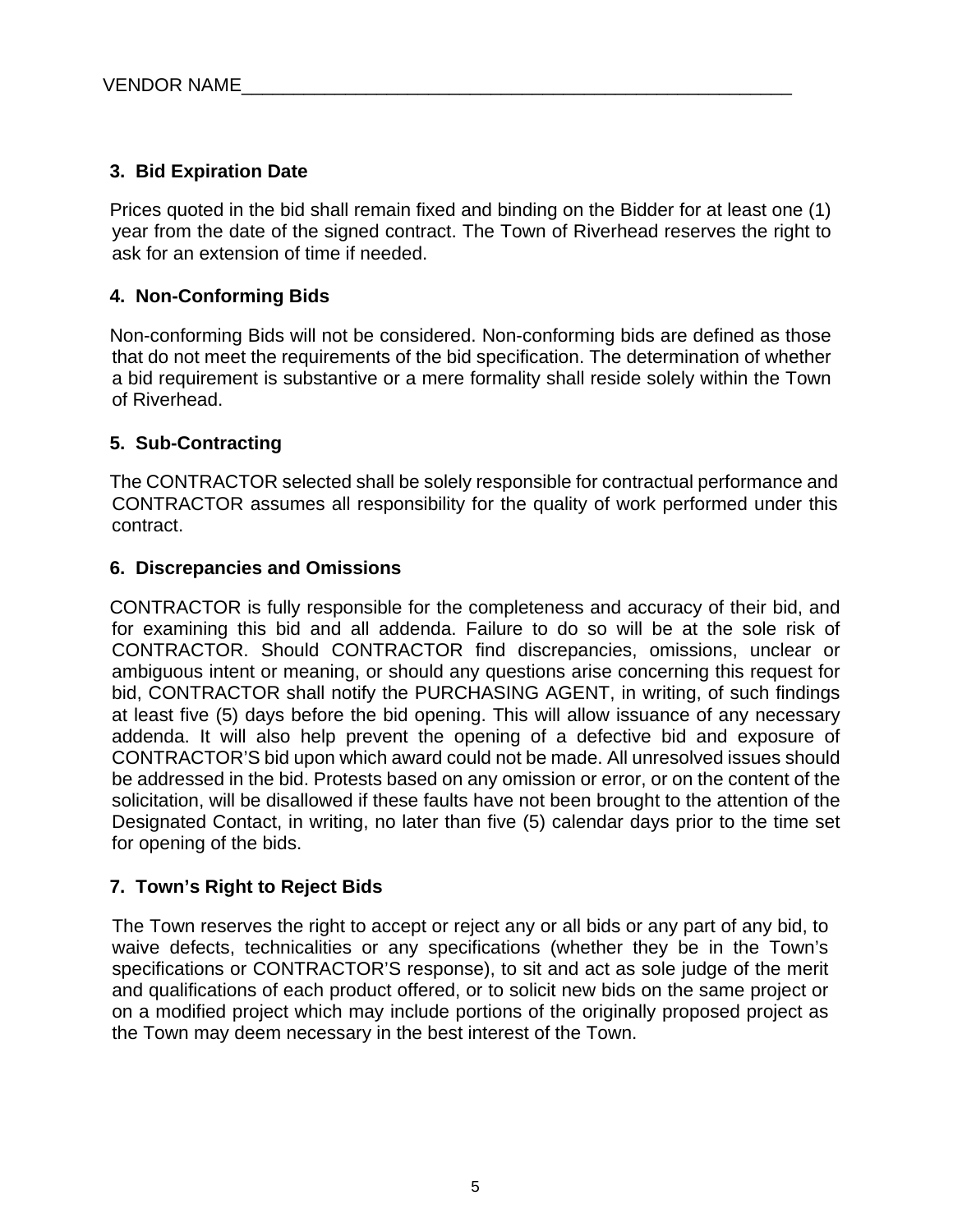## **8. Town's Right to Cancel Solicitation**

The Town reserves the right to cancel this solicitation at any time during the procurement process, for any reason or for no reason. The Town makes no commitments expressed or implied, that this process will result in a business transaction with any CONTRACTOR.

## **9. Notification of Withdrawal of Bid**

CONTRACTOR may modify or withdraw its bid by written request, provided that both bid and request is received by the Town prior to the bid due date. Bids may be re-submitted in accordance with the Bid Notice due date in order to be considered further. Bids become the property of the Town at the bid submission deadline. All bids received are considered firm offers at that time.

## **10. Exceptions to the Bid Specifications**

Any exceptions to the Bid Specifications or the Town's terms and conditions, must be highlighted and included in writing in the bid. Acceptance of exceptions is within the sole discretion of the evaluation of the Town.

## **11. Award of Contract**

The final award of a contract is subject to approval by the Town. The Town has the sole right to select the successful CONTRACTOR(S) for award, to reject any bid as unsatisfactory or non- responsive, to award a contract to other than the lowest priced bid, to award multiple contracts, or not to award a contract. Notice in writing to a CONTRACTOR of the acceptance of its bid by the Town will constitute a contract, and no CONTRACTOR will acquire any legal or equitable rights or privileges until the occurrence of such event.

## **12. Contract Terms and Conditions**

The term of the contract between the successful bidder and the Town shall be for one (1) year. At the end of the contract period, the contract may be extended (not to exceed 1 one (1) year extension) upon the same terms and conditions at the sole discretion of the Town of Riverhead and with the consent of the vendor. The Town also reserves the right to cancel this contract at any time without notice.

## **13. Independent Contractors**

The parties to the contract shall be independent contractors to one another, and nothing herein shall be deemed to cause this agreement to create an agency, partnership, joint venture or employment relationship between parties. Each party shall be responsible for compliance with all applicable workers compensation, unemployment, disability insurance, social security withholding and all other similar matters. Neither party shall be liable for any debts, accounts, obligations or other liability whatsoever of the other party or any other obligation of the other party to pay on the behalf of its employees or to withhold from any compensation paid to such employees any social benefits, workers compensation insurance premiums or any income or other similar taxes.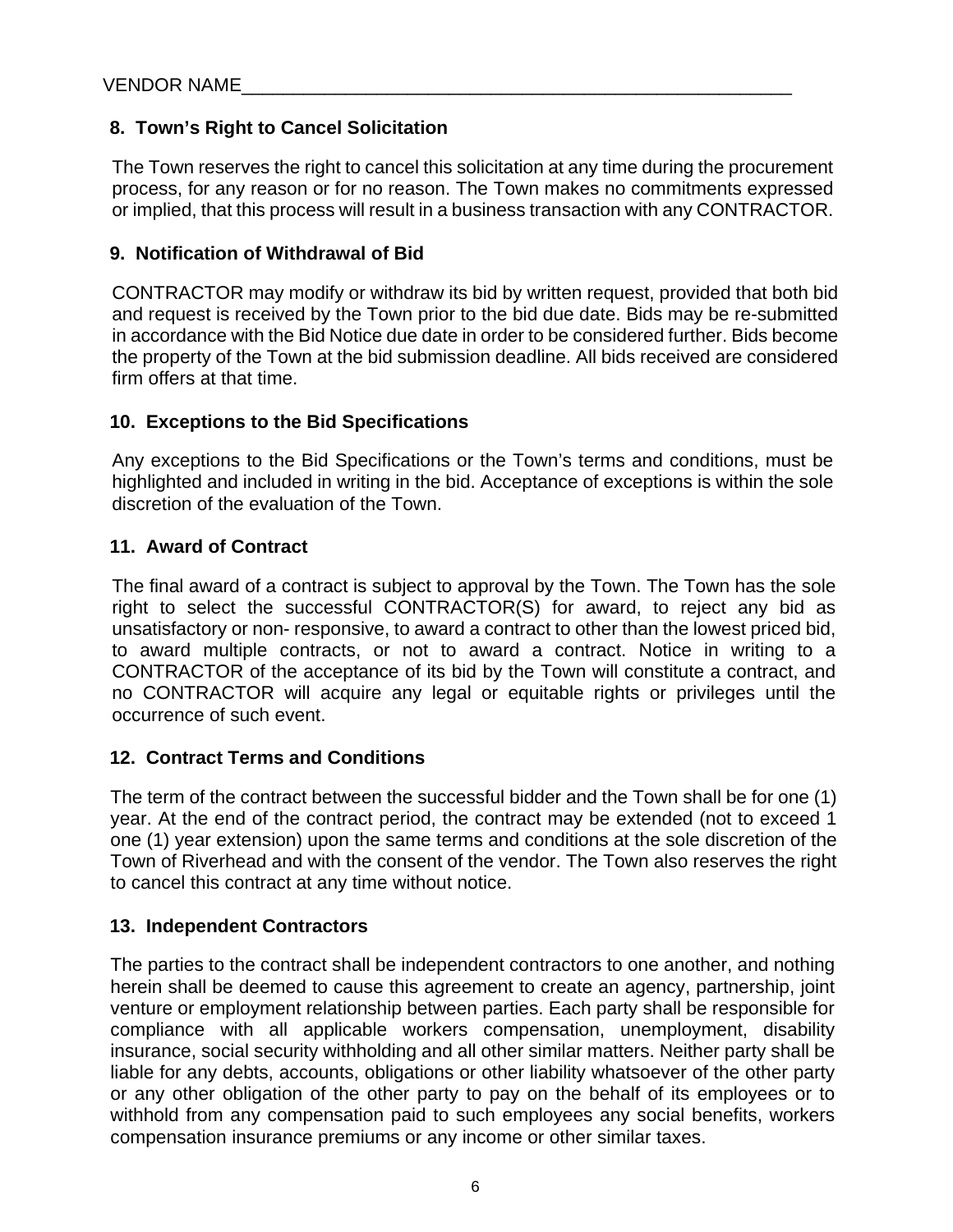## **14. Licenses and Permits**

In performance of the contract, the CONTRACTOR will be required to comply with all applicable federal, state and local laws, ordinances, codes, and regulations. The cost of permits and other relevant costs required in the performance of the contract shall be borne by the successful CONTRACTOR. The CONTRACTOR shall be properly licensed and authorized to transact business in the State of New York.

### **15. Notice**

Any notice to the Town of Riverhead required under the contract shall be sent to:

**Teresa Baldinucci, Purchasing Agent Town of Riverhead 200 Howell Avenue Riverhead, NY 11901** 

#### **16. Indemnification**

a. General Indemnification**:**

By submitting a bid, the proposing CONTRACTOR agrees that in the event it is awarded a contract, it will indemnify and otherwise hold harmless the Town of Riverhead, its agents and employees from any and all liability, suits, actions, or claims, together with all costs, expenses for attorney's fees, arising out of the CONTRACTOR'S its agents and employees' performance work or services in connection with the contract, regardless of whether such suits, actions, claims or liabilities are based upon acts or failures to act attributable, whole or part, to the Town, its employees or agents.

b. Insurance

i. CONTRACTOR recognizes that it is operating as an independent contractor and that it is liable for any and all losses, penalties, damages, expenses, attorney's fees, judgments, and/or settlements incurred by reason of injury to or death of any and all persons, or injury to any and all property, of any nature, arising out of the CONTRACTOR'S negligent performance under this contract, and particularly without limiting the foregoing, caused by, resulting from, or arising out of any act of omission on the part of the CONTRACTOR in their negligent performance under this contract.

The CONTRACTOR shall maintain such insurance as will protect against claims under Worker's Compensation Act and from any other claims for damages for personal injury, including death, which may arise from operations under this contract. The CONTRACTOR is an independent contractor and is not an employee of the Town of Riverhead. During the term of this contract, the CONTRACTOR shall, at its own expense, carry insurance minimum limits as Upon award of bid, CONTRACTOR shall provide a copy of all insurance certificates identified below (a, b, c) within thirty six hours of notification of successful bid and prior to commencement of any services identified in the contract/bid specification: a. Proof of Comprehensive General Liability Insurance, including products completed,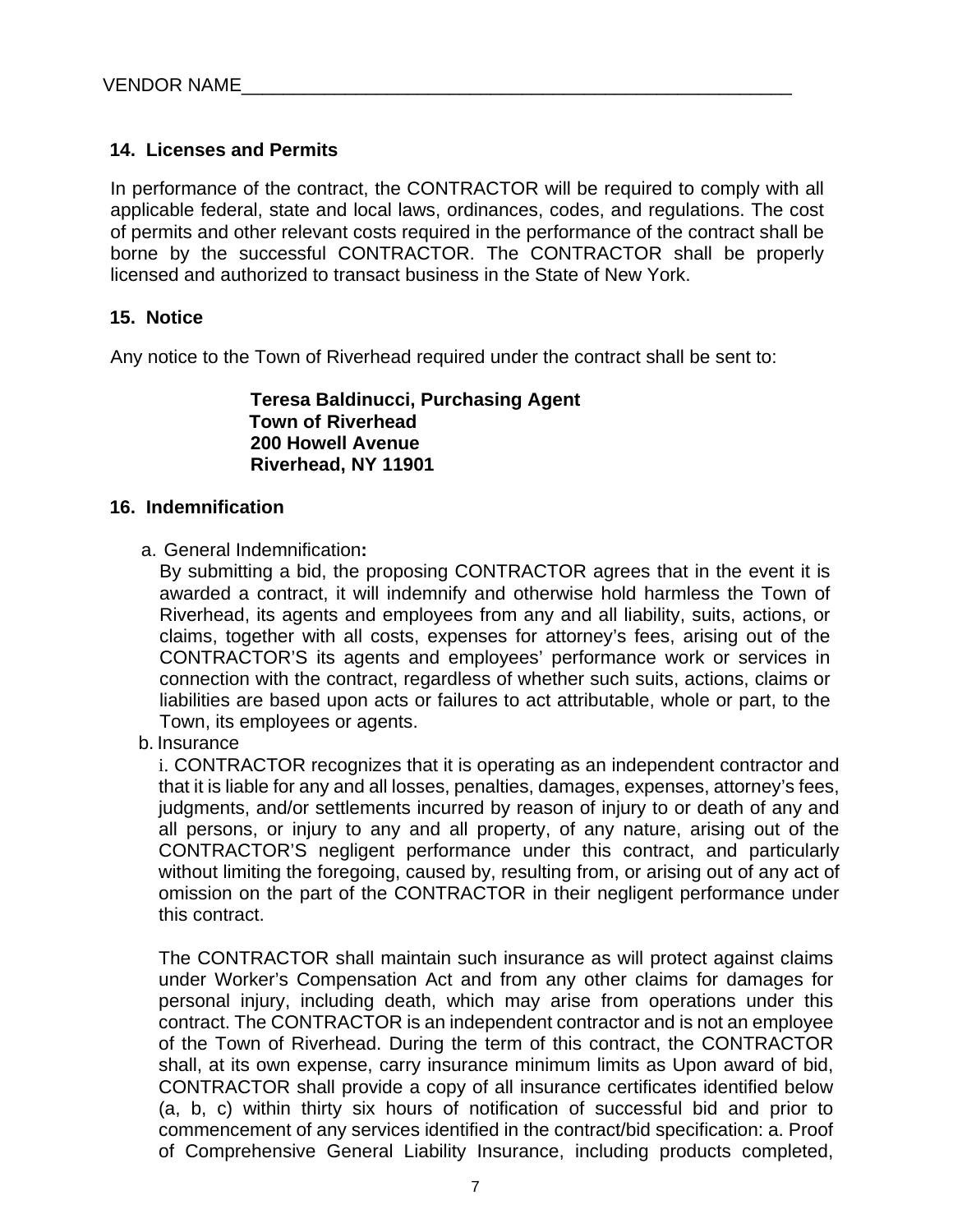contractual, property and personal injury in the amount of \$1,000,000.00 per occurrence and \$2,000,000.00 in the aggregate; and b. Proof of professional liability insurance in the amount of (\$1,000,000.00.); and c. Proof of Automotive/Equipment Liability (Bodily Injury and Property Damage) insurance in the amount of \$100,000 (per occurrence)/\$300,000 (total). In the event the CONTRACTOR fails to provide the insurance required information, the Town may cancel the award and award to the next lowest bidder.

## **17. Piggybacking Clause Method of Award**

The contract, if awarded, will be to the lowest responsive/responsible bidder(s) in part or in whole who meet(s) all the terms of the specifications. The TOWN guarantees no minimum or maximum purchases or contracts as a result of award of this bid. The Town of Riverhead reserves the right to allow all municipal and not for profit organizations authorized under the General Municipal Laws of the State of New York, to purchase any goods and/or services awarded as a result of this bid in accordance with the latest amendments to NYS GML 100 through 104. However, it is understood that the extension of such contracts are at the discretion of the vendor and the vendor is only bound to any contract between the Town of Riverhead and the vendor. Additionally, the TOWN reserves the right to purchase any goods or services included as a part of this bid from any means legally available to it.

## **II. BID SPECIFICATIONS**

#### **1. Scope**

The Town of Riverhead seeks vendors, who are **authorized** to distribute chemicals especially mentioned in the specifics of this bid for the supply (pick up) and delivery of said chemicals for the Town of Riverhead Sewer District. The chemicals are listed below and in the attached Bid Response Form. In addition to the supply and delivery described above, due to the quantity and weight of the chemical "Hydrated Lime" and best management practices regarding storage of this chemical, the Sewer District requires not only supply, delivery but Contractor shall supply people to unload and re-stack this chemical in an area designated by the Superintendent or his designee. The Riverhead Sewer District, and as may be overseen by the Purchasing Director, will be the Department responsible for the ordering of, pick up, schedule delivery of chemicals necessary for daily maintenance of Sewer and Scavenger Waste Plants.

#### **2. Pricing & Bid Award**

- a. Bidders **must submit their bid** based upon their List Price that is in effect at the time and date of bid opening. The discount shall remain in effect throughout the term of the contract. The discount and price quoted shall include all delivery costs any point in the Town of Riverhead, New York and include unloading and restacking of Hydrated Lime.
- b. The Town will evaluate all bids based upon price, discount, type or quantity of supplies available on hand, and proximity to SEWER DISTRICT and make one or more than one award to such bids deemed in the best interest of the Town.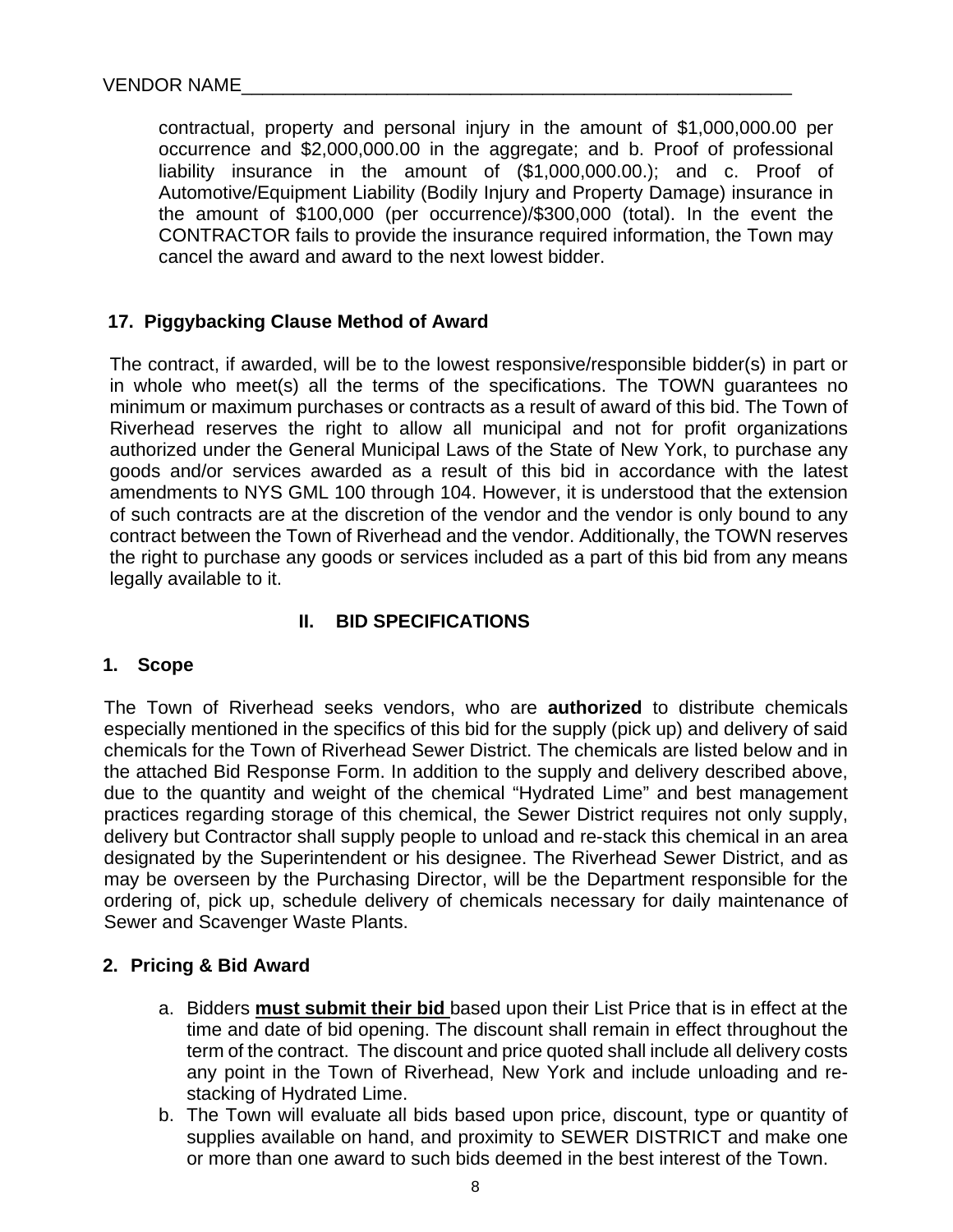## **3. Quality and Quantities**

a. All chemicals delivered shall be ready in all aspects to be placed in normal operating service. The Town intends to purchase at least one (1) unit under this contract if funding allows but may order less or more, if necessary. However, the contractor must furnish the quantity actually ordered.

### **4**. **Warranty & Inspection of CHEMICALS**

- a. The Successful Bidder warrants any chemicals furnished shall be of the highest quality, shall comply with specifications, and shall be free from all defects in materials for at least one (1) year. Any defective chemicals shall be immediately replaced free of cost to the Town.
- b. The TOWN OF RIVERHEAD's representatives, upon approval by the contractor and manufacturer, shall have the right and shall be at the liberty to inspect, with the cooperation of the contractor and manufacturer, all materials and workmanship at any time during the manufacturing process and shall have the right to reject all materials and workmanship which do not conform with the specifications. The Town is under no duty to make such inspection; and if such inspection is made or not made, the contractor shall not be relieved of any obligation to furnish materials and workmanship strictly in accordance with specifications. All reports shall be submitted to the contractor and the manufacturer.

## **5. Delivery**

- a. Successful Bidder shall deliver "out of stock" within twenty four (24) to thirty six (36) hours of placement of order.
- b. The Town must receive all products ordered within the time estimated by the vendor on the bid return sheet. In the event the successful bidder fails to deliver the specified items in good order within the time frame allowed or fails to adhere to the unloading and restacking described above and below, the TOWN reserves the right to purchase the product elsewhere, and any excess cost to the TOWN will be absorbed by such delinquent successful bidder.
- c. The Successful Bidder is responsible for all aspects of delivery, including, unloading of items from the delivery truck and the safe and secure placement of the items in the designated area and the Town accepts no responsibility for unloading and placing the items. As stated above, the supply and delivery of Hydrated Lime, typically delivered on pallets, must be unloaded and restacked in an area designated by the Superintendent or his designee.
- e. In the event delivery of completed products under this contract shall be necessarily delayed because of strike, injunctions, government controls or by reason or any other cause of circumstance beyond the control of the contractor, the time of completion of delivery shall be extended by a number of days to be determined in each instance by mutual agreement between the Town and the Contractor.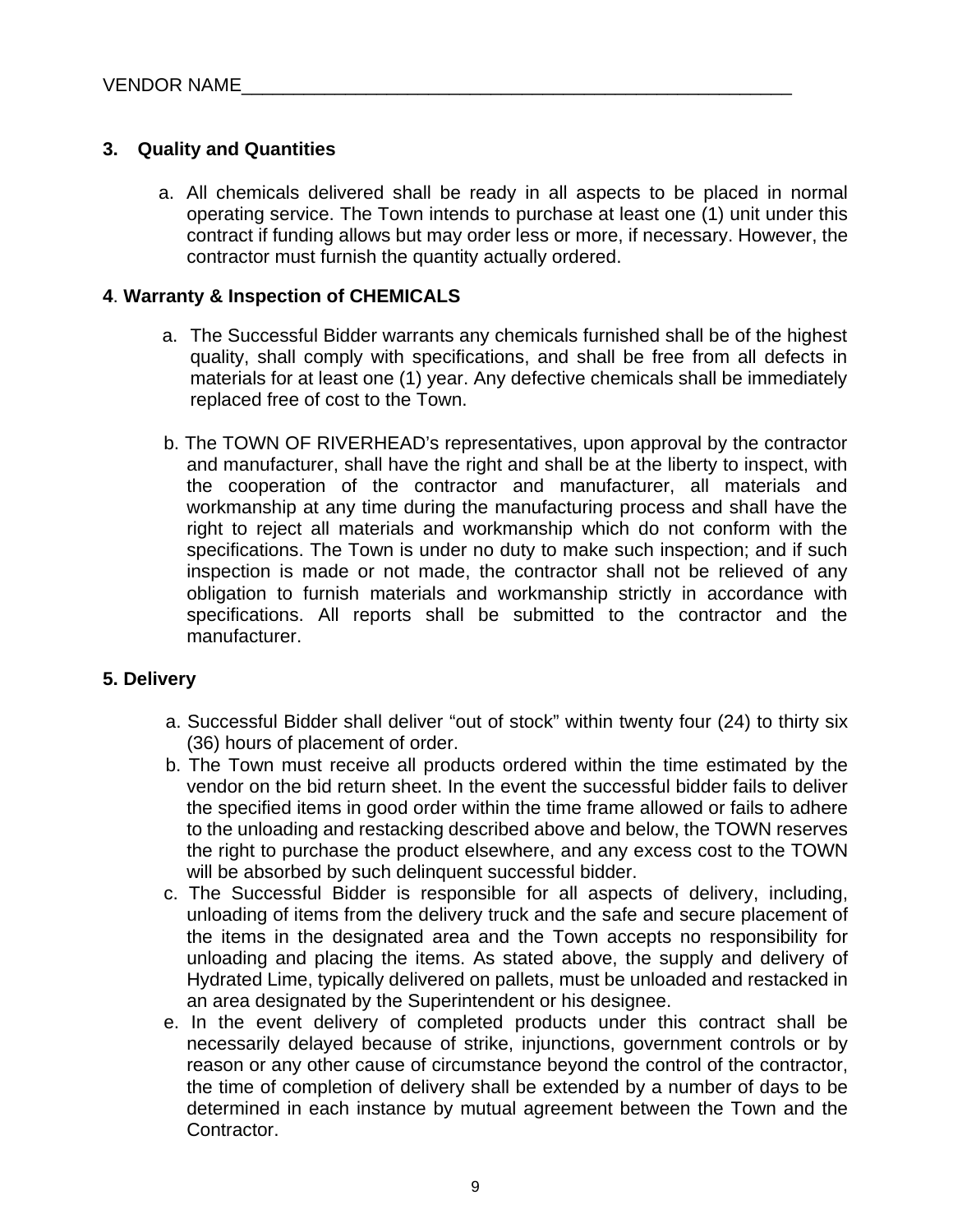## **6. Invoices & Payments**

- a. The vendor shall either accept a Town issued credit card or the vendor shall put the item(s) "on account" and submit an invoice for payment to the Town on a monthly basis. The vendor shall not accept cash payment for any item.
- b. All invoices, vouchers, packing slips and any correspondence shall include the following: date/time; description of item; identify the Town employee accepting the delivery or picking up the item. All invoices shall be submitted for payment to:

**Town Hall – Attn: Sewer Department 200 Howell Ave. Riverhead, NY 11901** 

## **Every invoice must identify the employee receiving the item.**

## **7. Contract Period**

The contract period for this bid award shall be for one (1) year from date of award with the option to extend the contract for one (1) additional twelve-month period, upon the mutual agreement of both parties.

### **8. Municipal Indemnification**

The successful bidder must agree to save, keep, bear harmless and fully indemnify the Town and any of its officers, agents, or representatives from all damages, costs or expenses in law or equity that may at any time arise or be set up for an infringement of the patent rights of any person or persons in consequence of the use by the Town or by any of its officers, agents or representatives of articles supplied under the contract arising from bids submitted and of which the successful bidder and manufacturer are not lawfully entitled to sell, provided the Town gives the successful bidder and manufacturer prompt notice in writing of any suit and all information necessary to defend same.

## **9. Confidential and Proprietary Information**

- a. All information contained in the Bid is subject to production under the New York Freedom of Information Act. Each Bidder shall be responsible for identifying all information in its Bid that it considers confidential and proprietary and not subject to release to the general public for any reason by including with its Bid a separate list entitled "Confidential and Proprietary Information". The list shall identify all such information and shall include the location of such information in the Bid, including page numbers, as well as an explanation as to why each piece of information is considered to be confidential and proprietary. All information not included on the list, even if marked as confidential or "proprietary, shall be considered public information and is subject to release at such time identified in the Town of Riverhead Procurement Policy and as required under the Freedom of Information Act.
- b. Reasons given for considering information within a Bid Response confidential or proprietary shall be legally justifiable, which is within the sole discretion of the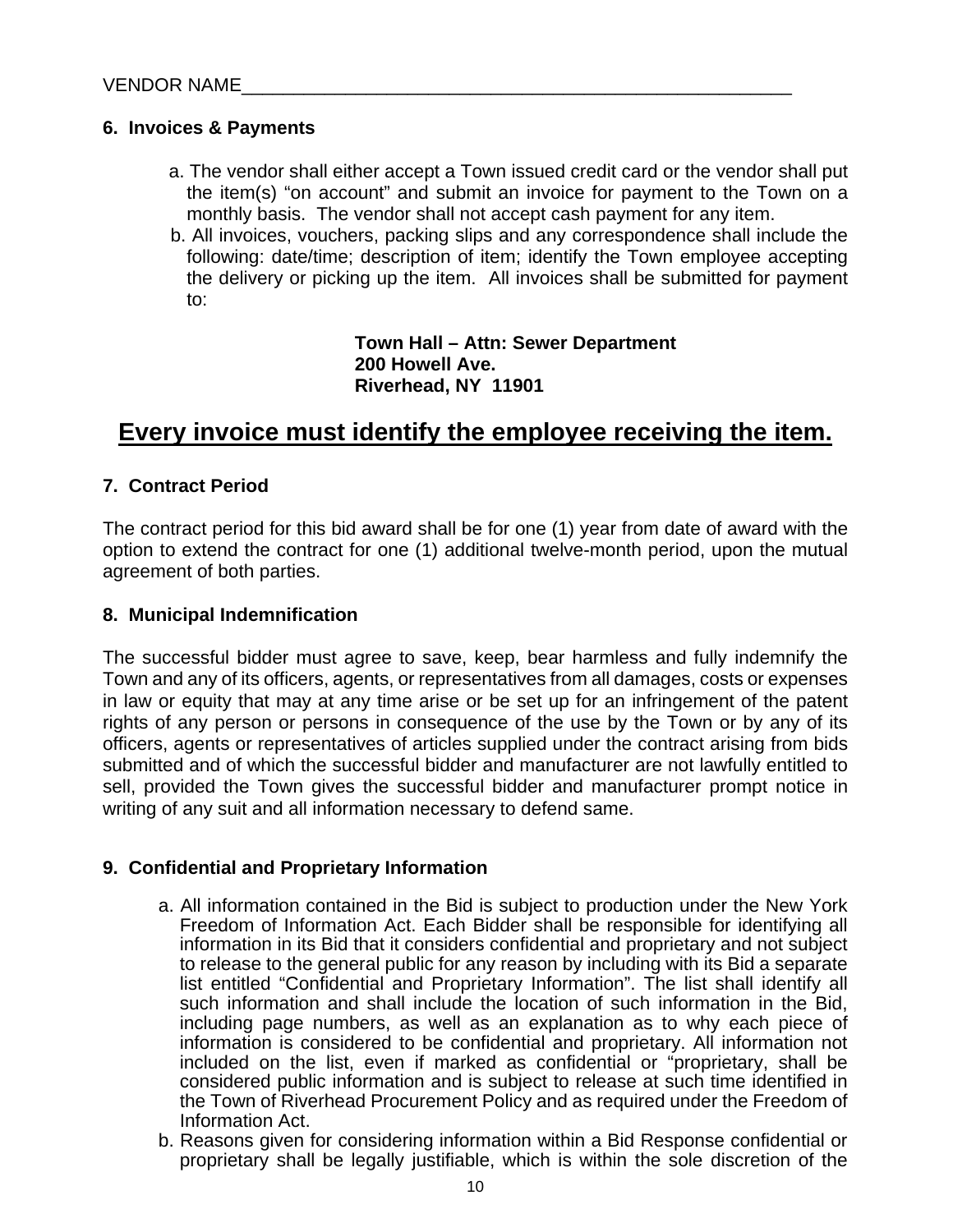Town. Indicating that a Bid Response in its entirety is confidential and proprietary is not legally justifiable, is not acceptable, and may be grounds for the Town rejecting the Bid Response on the grounds that the Bid Response is not responsive.

- c. Limitations to Liability: Town of Riverhead assumes no responsibility and no liability for costs incurred by Successful Bidder in responding to this bid, including requests for additional information. The Town assumes no responsibility and shall not be liable in any way for the release to the public of information that is contained in the Bid Response.
- d. Bidder agrees to promptly provide any non-confidential information or materials required by the Town to respond to such requests, to the extent required by law.

#### **10. Independent Contractor**

In the performance of this Agreement, the Bidder, including its employees, agents, and subcontractors shall act solely as an independent contractor, and nothing contained in or implied by this Agreement shall be construed at any time to create any other relationship between the Town and the Bidder, including employer and employee, partnership, principal and agent, or joint venture.

#### **11. Assignment**

The Contract resulting from this bid and the compensation, which may become due thereunder are not assignable except with prior written approval of the Town.

#### **12. Interpretation**

The Contract resulting from this Solicitation shall be construed under the laws of the State of New York.

#### **13. Indemnification**

If a Contract is awarded, the Successful Bidder shall be required to indemnify, defend, and hold the Town, its employees, and agents harmless from and against any and all claims, loss, liability, cost, and expenses, including attorney fees, howsoever arising or incurred, alleging personal injury, bodily injury, including death, or property damage arising out of or attributable to the Successful Bidder's performance of the Contract awarded.

#### **14. Termination Process**

- a. Termination for Convenience:
	- Notwithstanding anything contained herein, the Town may terminate this Agreement anytime, in whole or in part, without showing cause by providing thirty (30) days written notice to the Successful Bidder. The Town shall pay all reasonable costs incurred by the Successful Bidder up to the date of termination. The Successful Bidder shall not be reimbursed for any anticipatory profits, which have not been earned to the date of termination.
- b. The Successful Bidder shall be provided 30 days' notice of any termination not for cause and shall only perform such work during the 30-day notice period that is authorized in writing by the Town's Purchasing Agent.
- c. This Agreement may be terminated by the Town upon at least seven (7) days' notice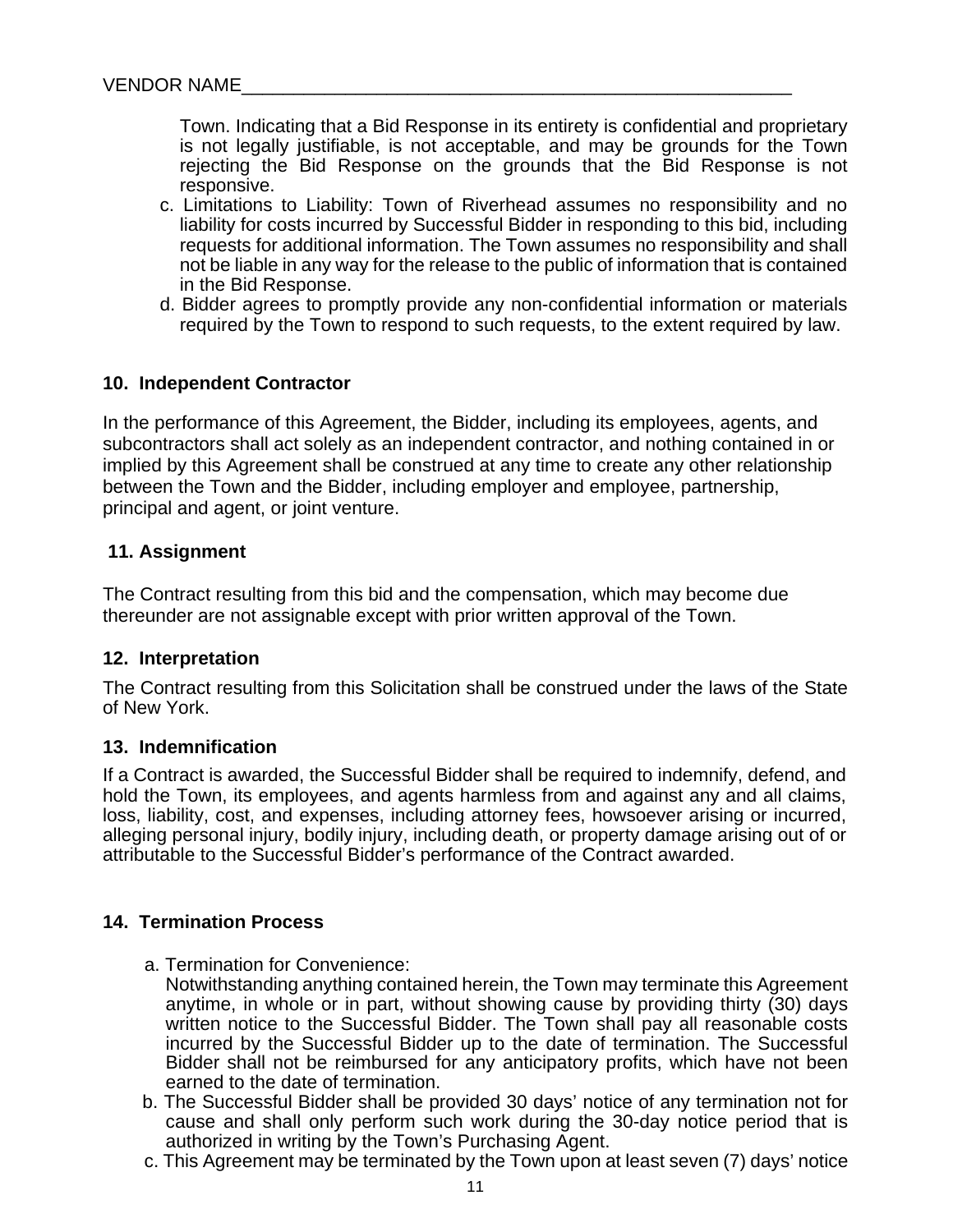to the Successful Bidder in the event that: (1) the Work is permanently abandoned by the Town; (2) continued Work is deemed by the Town, in its sole discretion, not to be in the best interests of the Town; or (3) monies are no longer available or are not appropriated to fund the Work being performed or to be performed under this Agreement.

d. Termination for Cause:

Notwithstanding anything contained herein, if the Successful Bidder fails to fulfill its obligation under this Agreement properly and on time or otherwise violates any provision of this Agreement, the Town may terminate this Agreement by written notice to the Successful Bidder. The notice shall specify the acts or omissions relied upon as cause for termination. All finished or unfinished goods or services provided by the Successful Bidder shall, at the Town's option, become the Town's property. The Town shall pay the successful Bidder fair and equitable compensation for satisfactory performance prior to receipt of notice of termination less the amount of damages caused by the Successful Bidder's breach. If the damages are more than the compensation payable to the Successful Bidder, the Successful Bidder shall remain liable after termination, and the Town may take all steps necessary to collect damages.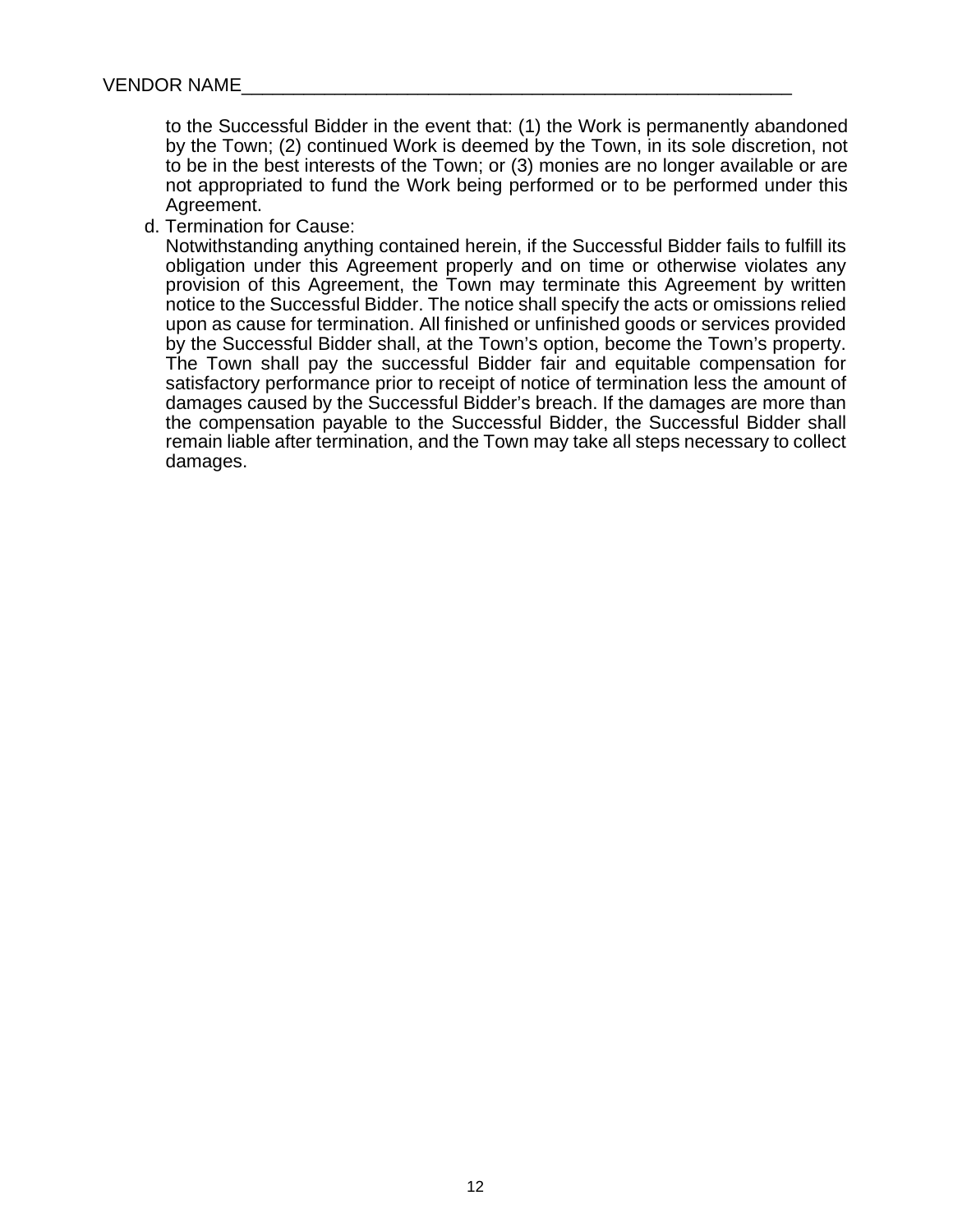# **CHEMICALS FOR SEWER DISTRICT PROPOSAL/BID SHEET**

### **1. Company information**:

- a. Name, physical address, mailing address, telephone number, fax number, the name of the primary contact for this bid, and the e-mail address for the primary contact and/or main office.
- b. Confirm that the company is an authorized dealer/distributor of chemicals for which you are submitting a bid proposal.

Yes or No

#### **2. Insurance**:

- a. Proof of Comprehensive General Liability Insurance, including products completed, contractual, property and personal injury in the amount of \$1,000,000.00 per occurrence and \$2,000,000.00 in the aggregate; and
- b. Proof of professional liability insurance in the amount of (\$1,000,000.00.); and
- c. Proof of Automotive/Equipment Liability (Bodily Injury and Property Damage) insurance in the amount of \$100,000 (per occurrence)/\$300,000 (total).

## **Bidder must include proof of insurance with bid submission.**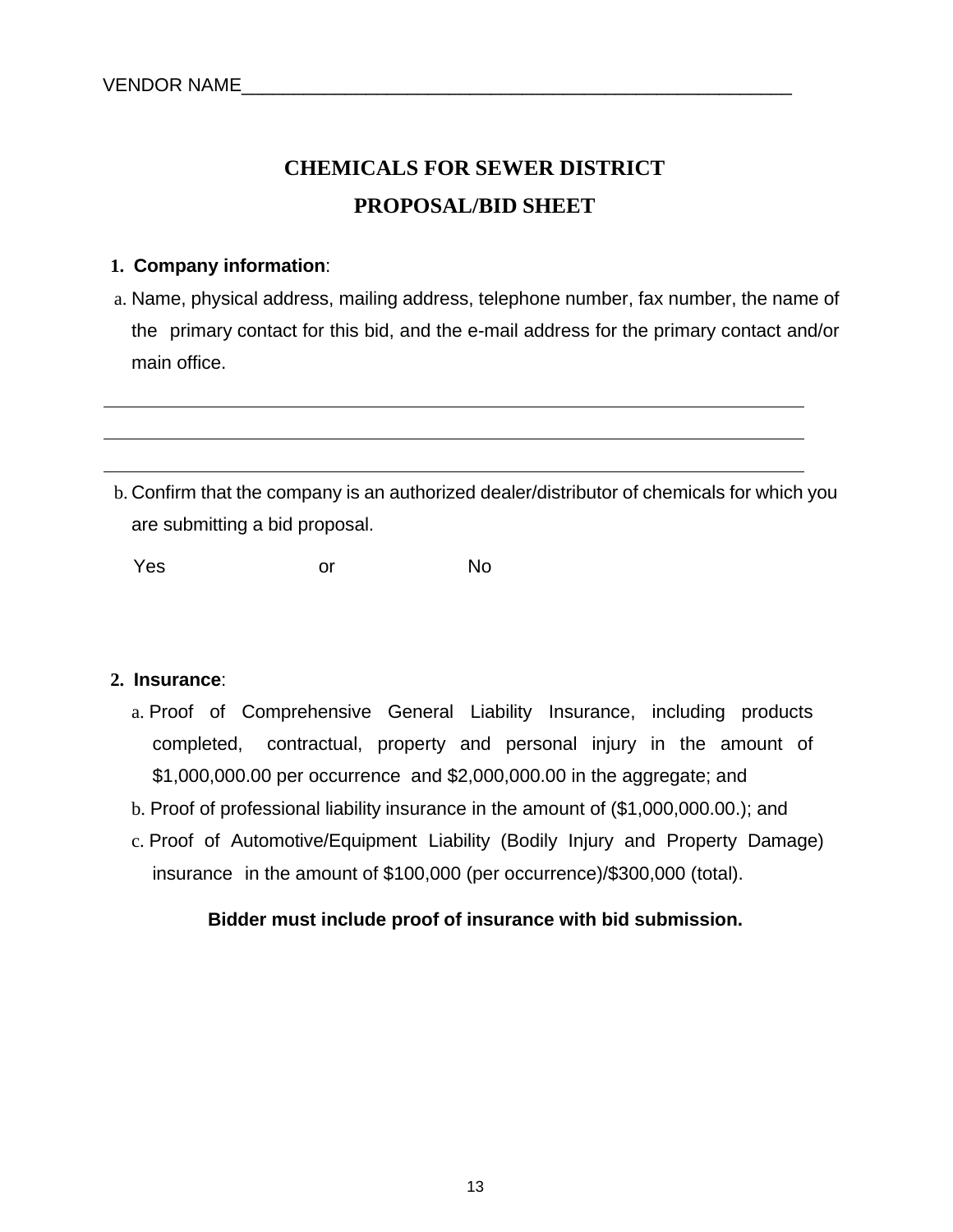**3.** Identify or provide information regarding availability "in stock" or ability to supply within the time parameters set forth in the bid specifications:

|    | <b>Chemical</b>                                                                                                                                                                                                     | <b>Manufacturer</b> | <b>In Stock</b><br>(yes or no) | <b>Estimated</b><br><b>Delivery Time</b> | <b>Price</b> |
|----|---------------------------------------------------------------------------------------------------------------------------------------------------------------------------------------------------------------------|---------------------|--------------------------------|------------------------------------------|--------------|
| 1. | <b>PPG ACCU-TAB SL</b><br><b>TABLETS (CHLORINE) 55</b><br><b>LB. CONTAINERS</b><br>APAPROX. 2 DELIVERIES<br>PER YEAR $-25$<br><b>CONTAINERS PER</b><br><b>DELIVERY</b><br><b>PRICE PER PAIL</b>                     |                     |                                |                                          |              |
| 2. | <b>SODIUM HYDROXIDE 25%</b><br><b>SOLUTION 55 GALLON</b><br><b>CONTAINERS</b><br>APPROX. 7 DELIVERIES PER<br>YEAR-20 DRUMS PER<br><b>DELIVERY</b><br>PRICE PER DRUM *price to<br>include cleanup fee, if applicable |                     |                                |                                          |              |
| 3. | POTASSIUM PERMANGNATE<br>FREE FLOWING 55 LB.<br><b>CONTAINERS</b><br>APPROX. 4 DELIVERIES PER<br>YEAR-25-30 PAILS/PALLET<br>PRICE PER POUND                                                                         |                     |                                |                                          |              |
| 4. | SODIUM BICARBONATE 50 LB.<br><b>BAGS</b><br>APPROX. 2 DELIVERIES PER<br>YEAR - 50 BAGS PER<br><b>DELIVERY</b><br>PRICED PER POUND                                                                                   |                     |                                |                                          |              |
| 5. | CITRIC ACID 50%<br>55 GALLON DRUM                                                                                                                                                                                   |                     |                                |                                          |              |
| 6. | SODIUM HYPOCHLORITE<br>15% SOLUTION - BULK<br>APPROX. 2 X PER MONTH -<br>250 GAL PER DELIVERY<br>PRICE PER GALLON                                                                                                   |                     |                                |                                          |              |
| 7. | <b>DENSE SODA ASH 58%</b><br>50 LB. BAGS                                                                                                                                                                            |                     |                                |                                          |              |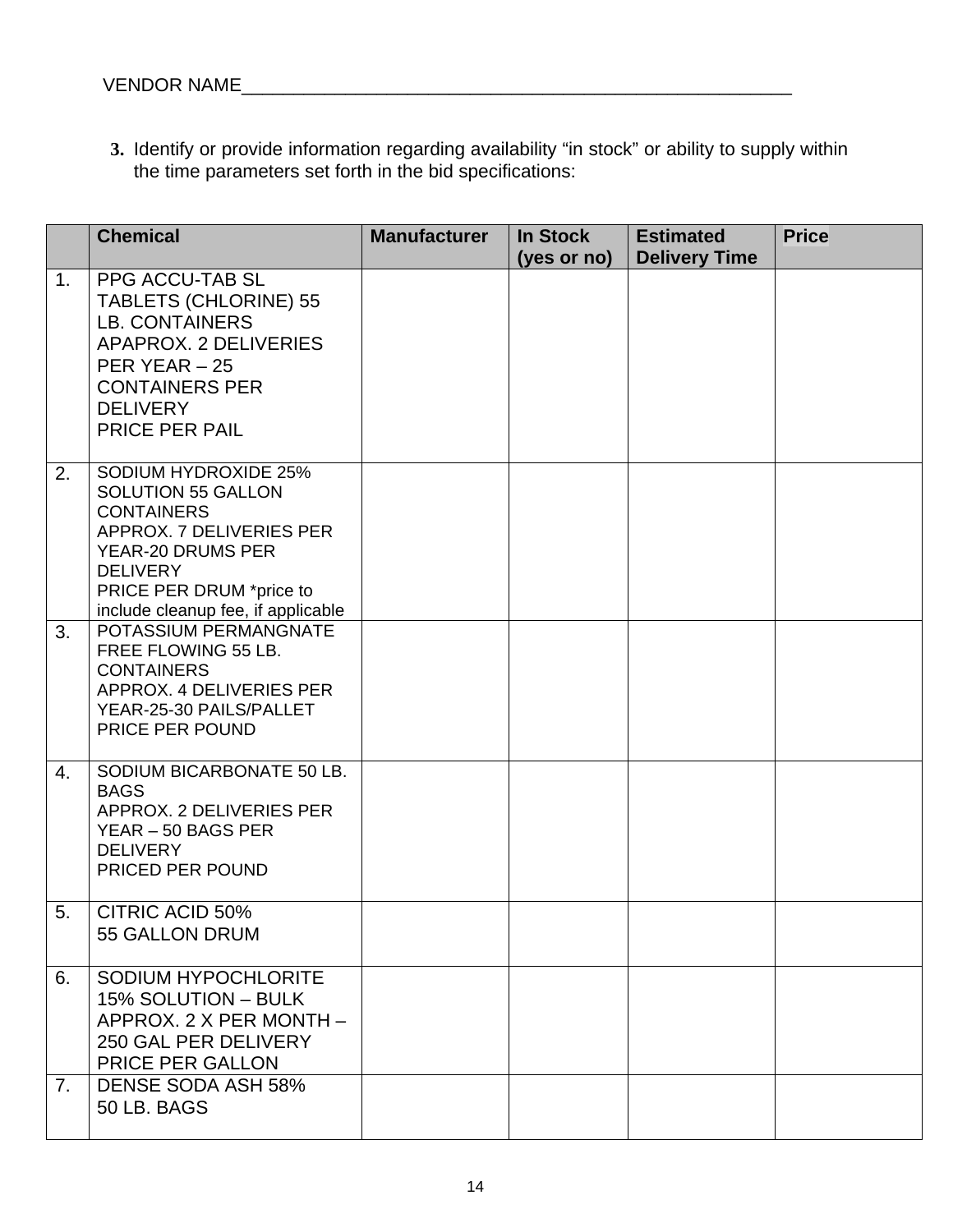**NOTE: IT IS THE RESPONSIBILITY OF THE VENDOR TO MAKE CERTAIN THIS BID DOCUMENT IS DELIVERED TO THE TOWN CLERKS OFFICE AND CLEARLY INDICATED ON THE OUTSIDE OF THE ENVELOPE – DISQUALIFICATION OF BID COULD RESULT IF THESE INSTRUCTIONS ARE NOT FOLLOWED.** 

## **PLEASE PUT VENDOR NAME ON EVERY PAGE**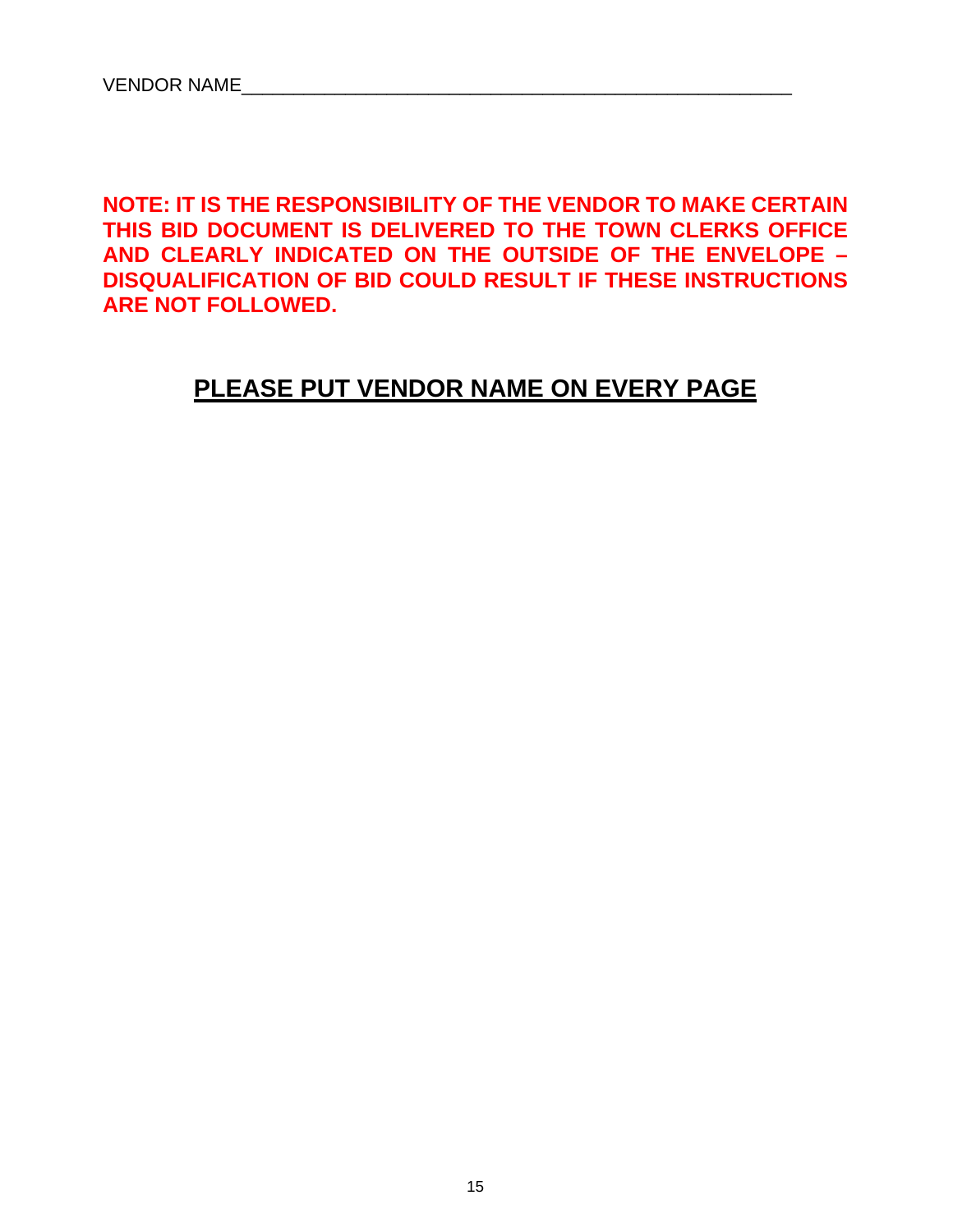## **NON-COLLUSIVE CERTIFICATE**

(MUST BE COMPLETED. SIGNED. NOTARIZED AND RETURNED WITH BID)

UNDER PENALTIES OF PERJURY:

I, \_\_\_\_\_\_\_\_\_, being duly sworn, state and say:

(Name of Representative)

- A) This bid or proposal has been independently arrived at without collusion with any other bidder or with any competitor or potential competitor;
- B) This bid or proposal has not knowingly been disclosed, prior to the opening of bids or proposals for this project, to any other bidder, competitor, or potential competitor;
- C) No attempt has been made or will be made to induce any other person, partnership, or corporation to submit or not to submit a bid or proposal;
- D) The person signing this bid or proposal certifies that he has been fully informed regarding the accuracy of the statements contained in this certification, and under penalties of perjury, affirms the truth thereof, such penalties being applicable to the bidder as the person signing on its behalf; and
- E) That the attached hereto (if a corporate bidder) is a certified copy of a resolution authorizing the execution of this certificate by the signatory of this bid or proposal on behalf of the corporate bidder.

\_\_\_\_\_\_\_\_\_\_\_\_\_\_\_\_\_\_\_\_\_\_\_\_\_\_\_\_\_\_\_\_\_\_\_\_\_\_\_\_\_\_\_\_\_\_\_\_\_\_\_\_\_\_\_\_\_\_\_\_\_\_\_

Corporation:

(PRINT CORPORATION NAME)

By:

(SIGNATURE) (TITLE)

Address: \_\_\_\_\_\_\_\_\_\_\_\_\_\_\_\_\_\_\_\_\_\_\_\_\_\_\_\_\_\_\_\_\_\_\_\_\_\_\_\_\_\_\_\_\_\_\_\_\_\_\_\_\_\_\_

Sworn to before me this

day of  $, 20$  ,  $, 20$  ,  $, 20$  ,  $, 20$  ,  $, 20$  ,  $, 20$  ,  $, 20$  ,  $, 20$  ,  $, 20$  ,  $, 20$  ,  $, 20$  ,  $, 20$  ,  $, 20$  ,  $, 20$  ,  $, 20$  ,  $, 20$  ,  $, 20$  ,  $, 20$  ,  $, 20$  ,  $, 20$  ,  $, 20$  ,  $, 20$  ,  $, 20$  ,  $, 20$ 

Notary Public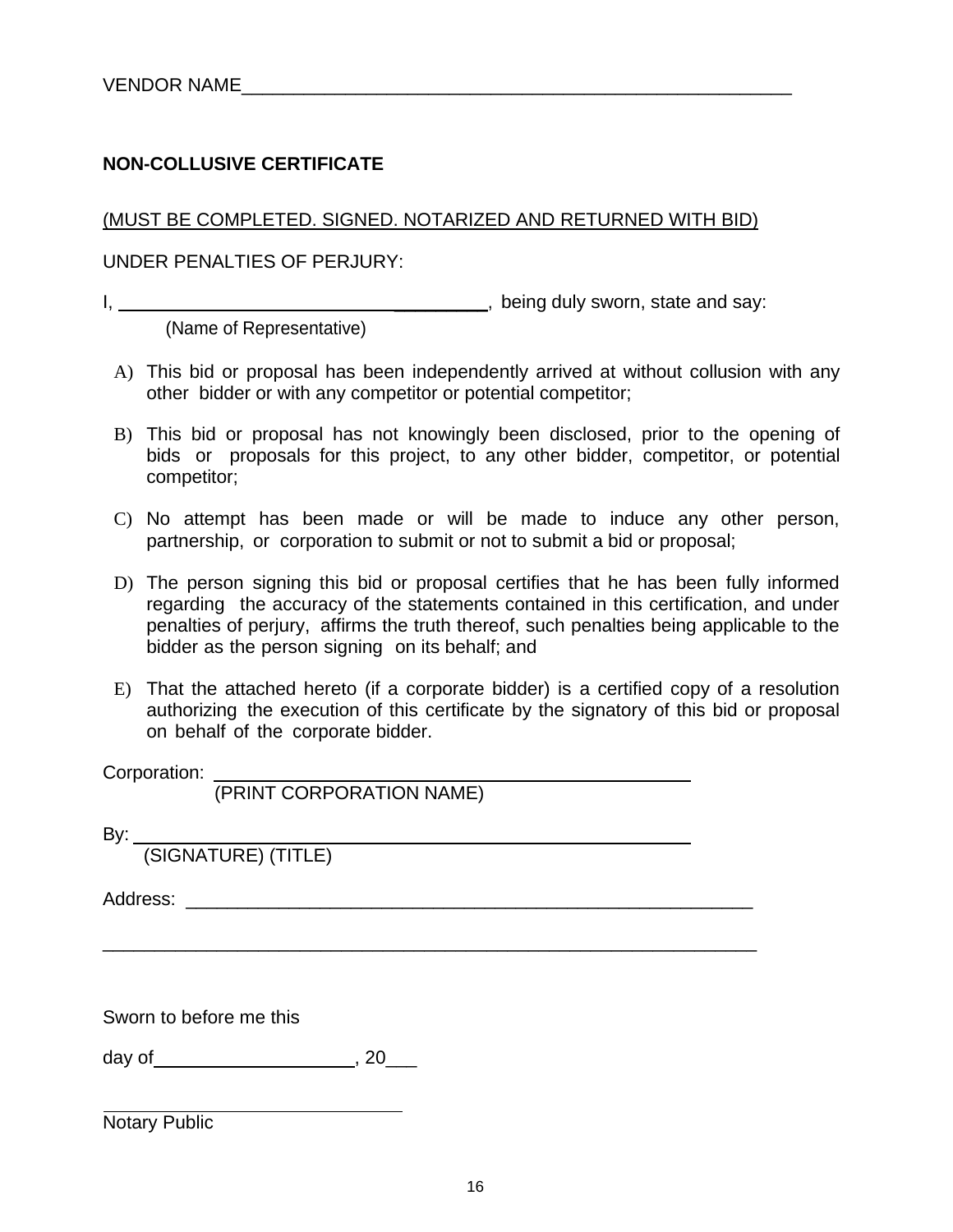#### **SEXUAL HARASSMENT**

"By submission of this bid, each bidder and each person signing on behalf of any bidder certifies, and in the case of a joint bid each party thereto certifies as to its own organization, under penalty of perjury, that the bidder has and has implemented a written policy addressing sexual harassment prevention in the workplace and provides annual sexual harassment prevention training to all of its employees. Such policy shall, at a minimum, meet the requirements of Section 201-G of the Labor Law."

 $\overline{\phantom{a}}$  , and the contract of the contract of the contract of the contract of the contract of the contract of the contract of the contract of the contract of the contract of the contract of the contract of the contrac

AUTHORIZED SIGNATURE

\_\_\_\_\_\_\_\_\_\_\_\_\_\_\_\_\_\_\_\_\_\_\_\_\_\_\_\_\_\_\_\_\_\_

PRINTED NAME/TITLE

#### **Piggyback Clause & Reservation of Rights to Purchase Under Legally Available Alternate Procurement Sources**

The contract, if awarded, will be to the lowest responsive/responsible bidder(s) or bidder offering best value in part of in whole who meet(s) all the terms of the specifications. The Town guarantees no minimum or maximum purchases or contracts as a result of award of this bid. The Town of Riverhead reserves the right to allow all municipal and not for profit organizations authorized under the General Municipal Laws of the State of New York, to purchase any goods and/or services awarded as a result of this bid in accordance with the latest amendments to NYS GML 100 through 104. However, it is understood that the extension of such contracts are at the discretion of the vendor and the vendor is only bound to any contract between the Town of Riverhead and the vendor. Additionally, notwithstanding an award pursuant to these specifications, the Town reserves the right to purchase any goods or services included as a part of this bid from any means legally available to it, including but not limited to New York State Office of General Services or County of Suffolk Shared Services Initiative/Purchasing Cooperative, at the current bid price provided under such bid/contract, without notice to the vendor if it is deemed appropriate and in the best interests of the Town of Riverhead and the vendor shall have no recourse to the Town for any lost profit resulting from this action.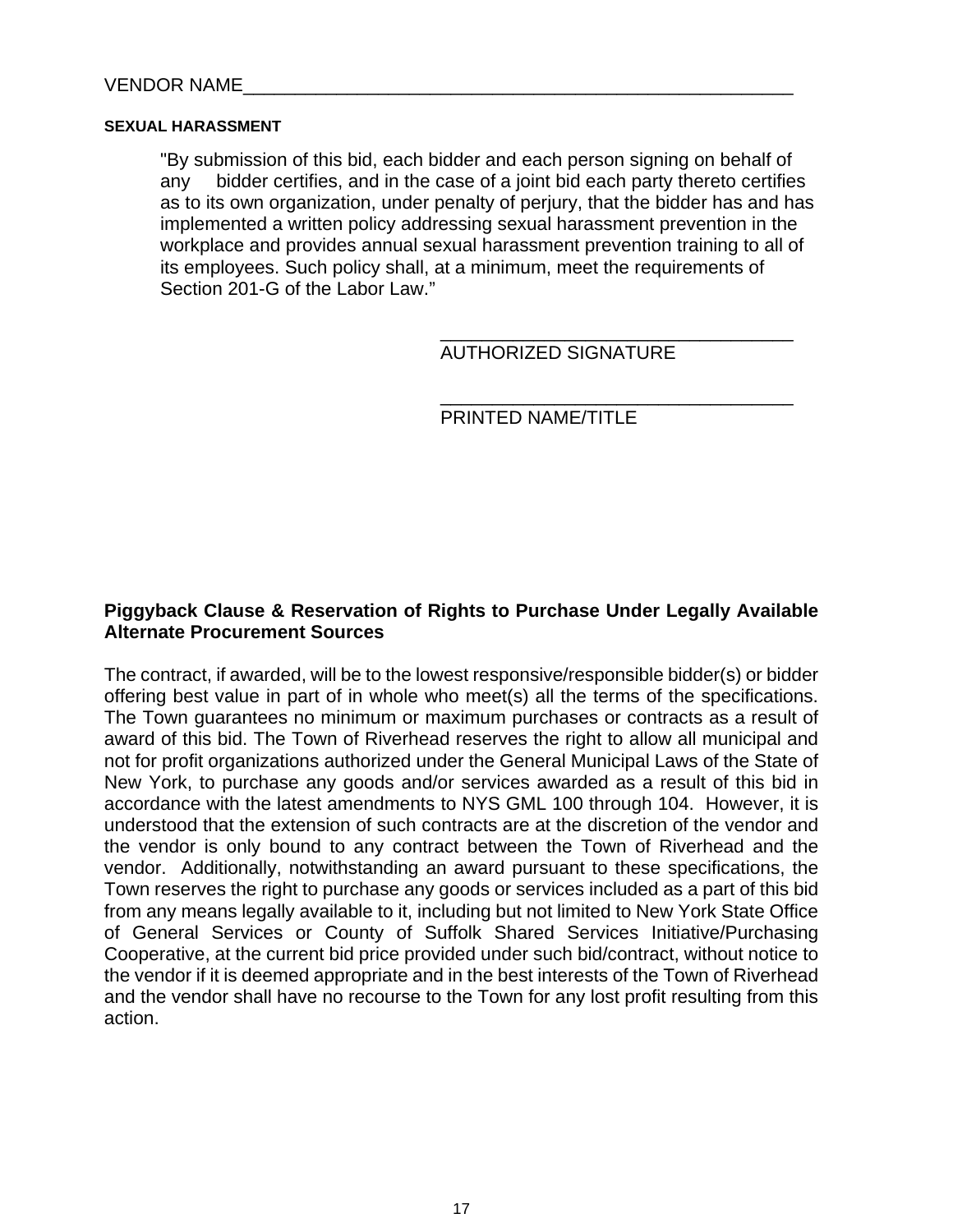I/WE FULLY UNDERSTAND THAT THE ACCEPTANCE OF THIS BID IS SUBJECT TO THE PROVISIONS OF SECTION 103A AND 103B OF THE GENERAL MUNICIPAL LAW.

**\_\_\_\_\_\_\_\_\_\_\_\_\_\_\_\_\_\_\_\_\_\_\_\_\_\_\_\_\_\_\_\_\_\_\_\_\_\_\_\_\_\_\_\_\_\_\_\_\_\_\_\_\_\_\_\_\_\_\_\_\_\_\_\_\_\_\_\_\_\_\_\_\_\_\_\_\_\_\_\_** 

NAME OF AGENT/DEALER: \_\_\_\_\_\_

ADDRESS: \_\_\_\_\_\_\_\_\_\_\_\_\_\_\_\_\_\_\_\_\_\_\_\_\_\_\_\_\_\_\_\_\_\_\_\_\_\_\_\_\_\_\_\_\_\_\_\_\_\_\_\_\_\_\_\_\_

CONTACT PERSON: \_\_\_\_\_\_\_\_\_\_\_\_\_\_\_\_\_\_\_\_\_\_\_\_\_\_\_\_\_\_\_\_\_\_\_\_\_\_\_\_\_\_\_\_\_\_\_\_\_

DATE: \_\_\_\_\_\_\_\_\_\_\_\_\_\_\_\_\_\_\_\_\_\_\_\_

SIGNATURE OF AGENT/DEALER: \_\_\_\_\_\_\_\_\_\_\_\_\_\_\_\_\_\_\_\_\_\_\_\_\_\_\_\_\_\_\_\_\_\_\_\_\_\_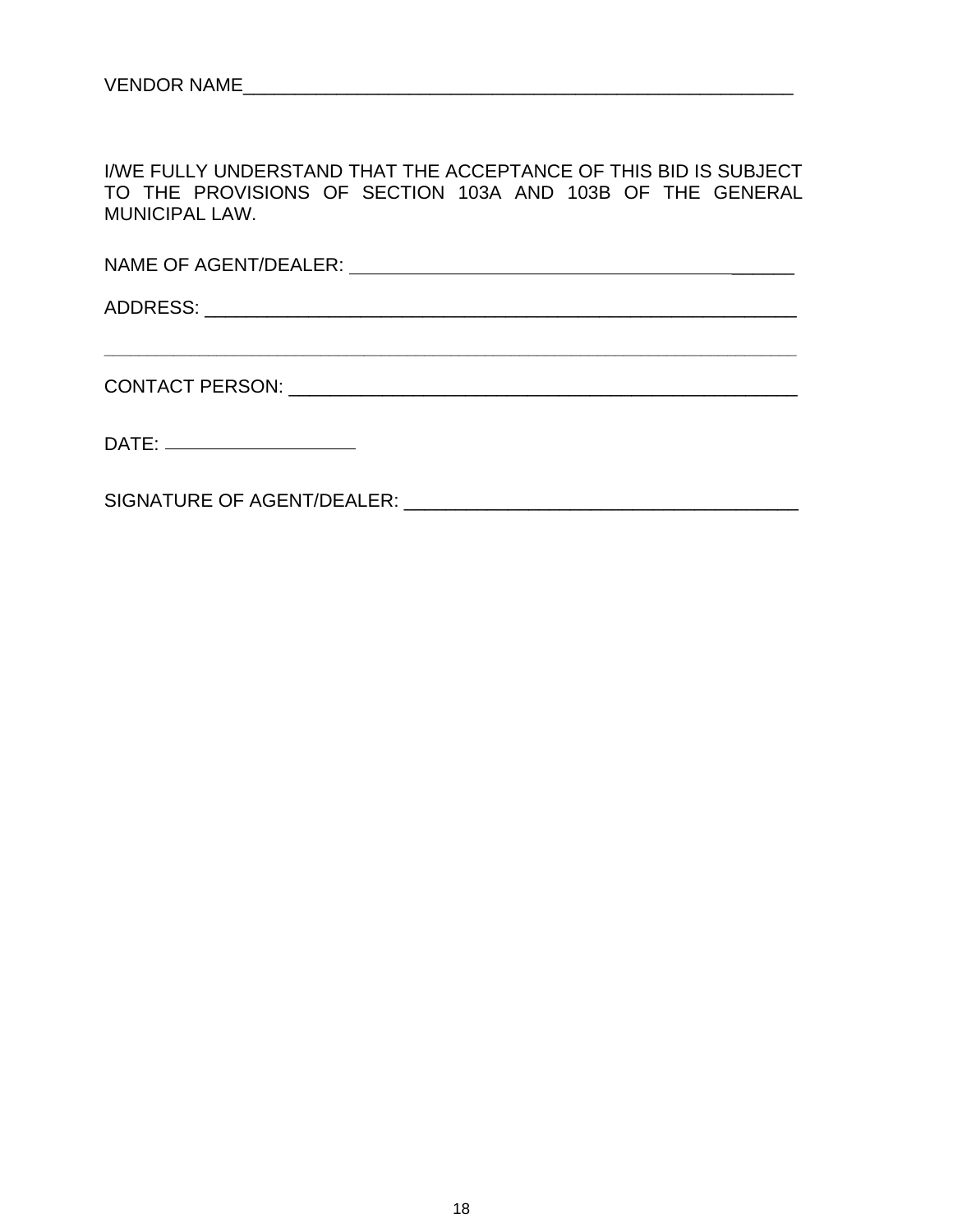VV

## **IRAN DIVESTMENT ACT CERTIFICATION**

As a result of the Iran Divestment Act of 2012 (Act), Chapter 1 of the 2012 Laws of New York, a new provision has been added to the State Finance Law (SFL), § 165-a, effective April 12, 2012. Under the Act, the Commissioner of the Office of General Services (OGS) will be developing a list (prohibited entities list) of "persons" who are engaged in "investment activities in Iran" (both are defined terms in the law). Pursuant to SFL § 165-a(3)(b), the initial list is expected to be issued no later than 120 days after the Act's effective date, at which time it will be posted on the OGS website.

By submitting a bid in response to this solicitation or by assuming the responsibility of a Contract awarded hereunder, Bidder/Contractor (or any assignee) certifies that once the prohibited entities list is posted on the OGS website, it will not utilize on such Contract any subcontractor that is identified on the prohibited entities list.

Additionally, Bidder/Contractor is advised that once the list is posted on the OGS website, any Contractor seeking to renew or extend a Contract or assume the responsibility of a Contract awarded in response to the solicitation, must certify at the time the Contract is renewed, extended or assigned that it is not included on the prohibited entities list.

During the term of the Contract, should the TOWN OF RIVERHEAD receive information that a person is in violation of the above-referenced certification, the TOWN OF RIVERHEAD will offer the person an opportunity to respond. If the person fails to demonstrate that it has ceased its engagement in the investment which is in violation of the Act within 90 days after the determination of such violation, then the TOWN OF RIVERHEAD shall take such action as may be appropriate including, but not limited to, imposing sanctions, seeking compliance, recovering damages, or declaring the Contractor in default.

The TOWN OF RIVERHEAD reserves the right to reject any bid or request for assignment for an entity that appears on the prohibited entities list prior to the award of a contract, and to pursue a responsibility review with respect to any entity that is awarded a contract and appears on the prohibited entities list after contract award.

| <b>Print Name:</b><br><u> 1989 - Andrea Station Barbara, amerikan personal di sebagai personal di sebagai personal di sebagai personal </u> |
|---------------------------------------------------------------------------------------------------------------------------------------------|
|                                                                                                                                             |
| Company Name: Company Name:                                                                                                                 |
| Date:<br><u> 1980 - Jan James Barnett, fransk politik (d. 1980)</u>                                                                         |